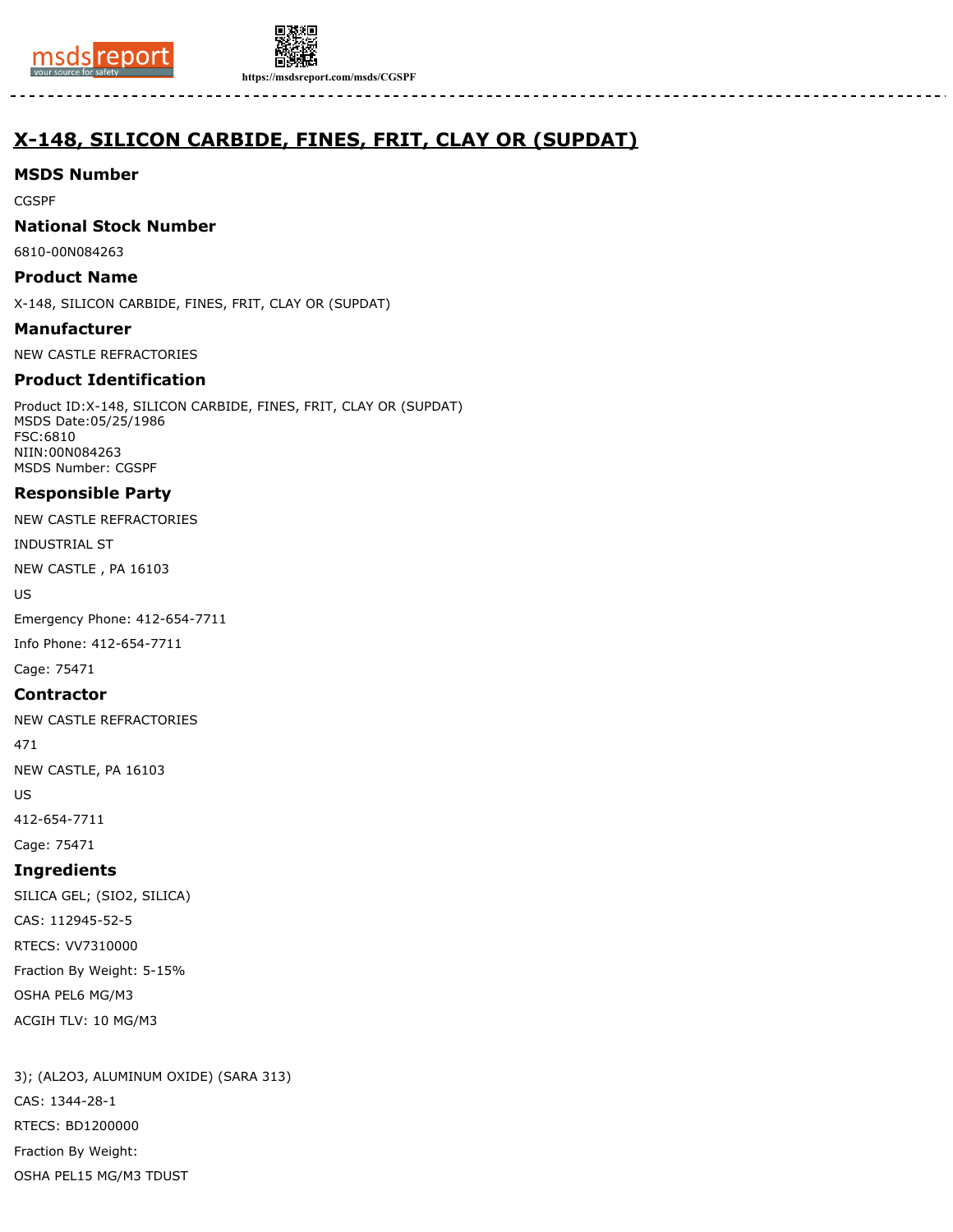



**https://msdsreport.com/msds/CGSPF**

ACGIH TLV: 10 MG/M3 TDUST

SILICON CARBIDE; (SIC) CAS: 409-21-2 RTECS: VW0450000 Fraction By Weight: 84-91% OSHA PEL15 MG/M3 TDUST ACGIH TLV: 10 MG/M3 TDUST

SILICA, CRYSTALLINE - QUARTZ; (DUST FROM THIS PRODUCT MAY

CAS: 14808-60-7

RTECS: VV7330000

OSHA PELN/K

ACGIH TLV: 0.1 MG/M3 RDUST

#### **Hazards**

LD50 LC50 Mixture:NONE SPECIFIED BY MANUFACTURER.

Routes of Entry: Inhalation:YES Skin:YES Ingestion:NO Reports of Carcinogenicity:NTP:YES IARC:YES OSHA:NO Health Hazards Acute and Chronic:AS SUPPLIED, PRODUCT PRESENTS NO KNOWN HAZARDS. IF MACHINED OR OTHERWISE MADE AIRBORNE, DUST MAY CAUSE RESPIRATORY, SKIN AND EYE IRRITATION. PROLONGED INHALATION OF DUST MAY LEAD TO PERMANENT LUNG INJ URY (SILICOSIS). SYMPTOMS INCLUDE DIFFICULTY BREATHING, CHEST PAINS AND COUGH. SYMPTOMS MAY NOT DEVELOP(EFTS OF OVEREXP) Explanation of Carcinogenicity:SILICA, CRYSTALLINE-QUARTZ:IARC

MONOGRAPHS, VOL 68, 1997:GRP 1. NTP 7TH ANNUAL RPT ON CARCINS, 1994:ANTIC TO BE CARCIN.

Effects of Overexposure:HLTH HAZ:UNTIL AFTER YEARS OF EXPOSURE. Medical Cond Aggravated by Exposure:NONE SPECIFIED BY MANUFACTURER.

#### **First Aid**

First Aid:INGEST:CALL MD IMMEDIATELY . EYES:FLUSH W/LARGE AMOUNTS OF WATER FOR AT LEAST 15 MINUTES. GET MEDICAL ATTENTION IF IRRITATION PERSISTS. SKIN:WASH THOROUGHLY W/SOAP & WATER. GET MEDICAL ATTENTION IF IRRITATION PERSISTS. INHAL:MOVE VICTIM TO FRESH AIR. GET MEDICAL HELP IF IRRITATION PERSISTS.

### **Fire Fighting**

Flash Point:NONE

Extinguishing Media:USE MEDIA SUITABLE FOR SURROUNDING MATERIALS. Fire Fighting Procedures:USE NIOSH APPROVED SCBA & FULL PROTECTIVE EQUIPMENT . NO SPECIAL PROCEDURES REQUIRED. Unusual Fire/Explosion Hazard:NONE KNOWN.

#### **Accidental Release**

Spill Release Procedures:USE GOOD HOUSEKEEPING PROCEDURES. AVOID PROCEDURES WHICH WILL CREATE DUST. Neutralizing Agent:NONE SPECIFIED BY MANUFACTURER.

### **Handling**

Handling and Storage Precautions:STORE IN A DRY AREA. THIS PRODUCT IS AN "ARTICLE" AS DEFINED BY THE FEDERAL HAZARD COMMUNICATION STANDARD.

Other Precautions:ALTERATIONS MADE BY CUTTING OR GRINDING MAY RELEASE HAZARDOUS COMPONENTS.

### **Exposure Controls**